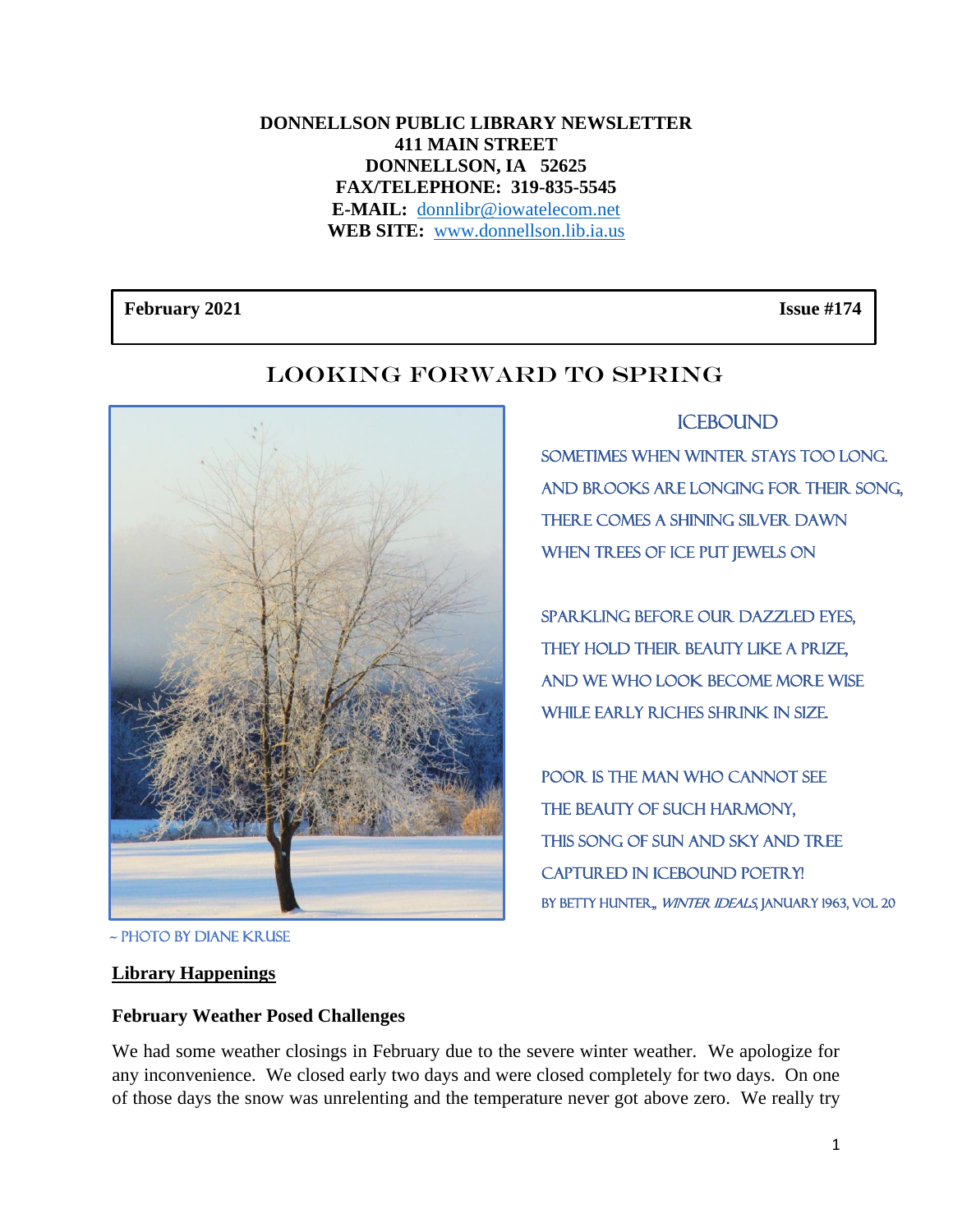to keep the library open, but care about the safety of our staff and patrons. We were having very few walk-in visitors when the weather was below zero for almost two weeks.

We are coming up on the anniversary of first pandemic closings in the U.S., that began around March 15 of last year. While the Donnellson Library was closed to visitors for seven weeks in late March and early April, and two weeks in November, we have been able to be open for most of the time with some limitations. For example, when school started in late August, we volunteered to help Central Lee be part of their "Pod" system. They placed various 3rd-5<sup>th</sup> grade classrooms around town, at churches, community rooms, and various activity spaces. We volunteered our Activity Room, which eventually became too small as the numbers in the classroom rose. But while they were meeting here, we closed the library to patrons, and were open from 3:30-7:30 only. We still require masks and handwashing and have limited computer use to one hour per day. Most of our patrons have been very understanding. We still do deliveries outside the door for those who really do not want to be out in a public place at this time.

Now, as we look forward to spring, and the beginning of vaccines of people in our County are happening, we are doing some planning for outdoor activities during the Summer Reading Program. We will begin with what we are calling the "Outdoor Book Corps." We will have a park or porch Story Time with a PA system outside for one day each week during the program, for each of the two age groups, (2-6, and 7-12.) After doing some songs, reading, and stretching activities, kids will be able to take home an age-appropriate activity bag, which will include a book. We are asking that they do their library browsing at another time when we can limit crowding in the library. We will also re-launch our Teen Book Club with a plan to meet outdoors, if numbers are higher than 12. Stay in touch to find out more about the Outdoor Book Corps.

#### **The Donnellson Book Core**

In February, the Donnellson Book Core met in person, and by ZOOM to discuss *Miss Benson's Beetle* by Rachel Joyce. I will let the leader of the discussion, Deb Bailey, give a short report and to follow up with an addendum for the March meeting.

Seven members of the Donnellson Book Club met at the library with another member joining through Zoom. Due to snow and bad weather the previous Monday, we postponed our meeting until the following Monday, February 22.

The group discussed the book: *Miss Benson's Beetle* by Rachel Joyce. We have read two other books by this author, *The Unlikely Pilgrimage of Harold Fry*, and *The Love Song of Miss Queenie Hennessy*. The group was divided on which of the three books was their favorite.

**From Goodreads: It is 1950. London is still reeling from World War II, and Margery Benson, a schoolteacher and spinster, is trying to get through life, surviving on scraps. One day, she reaches her breaking point, leaves her job and apartment, and sets out on an expedition to the other side of the world in search of her childhood obsession: an insect that may or may not exist – the golden beetle of New Caledonia.**

**When she advertises for an assistant to accompany her, she ends up with a fun-loving Brit, Enid Pretty. Enid, the opposite of serious Margery, seems to attract trouble wherever they**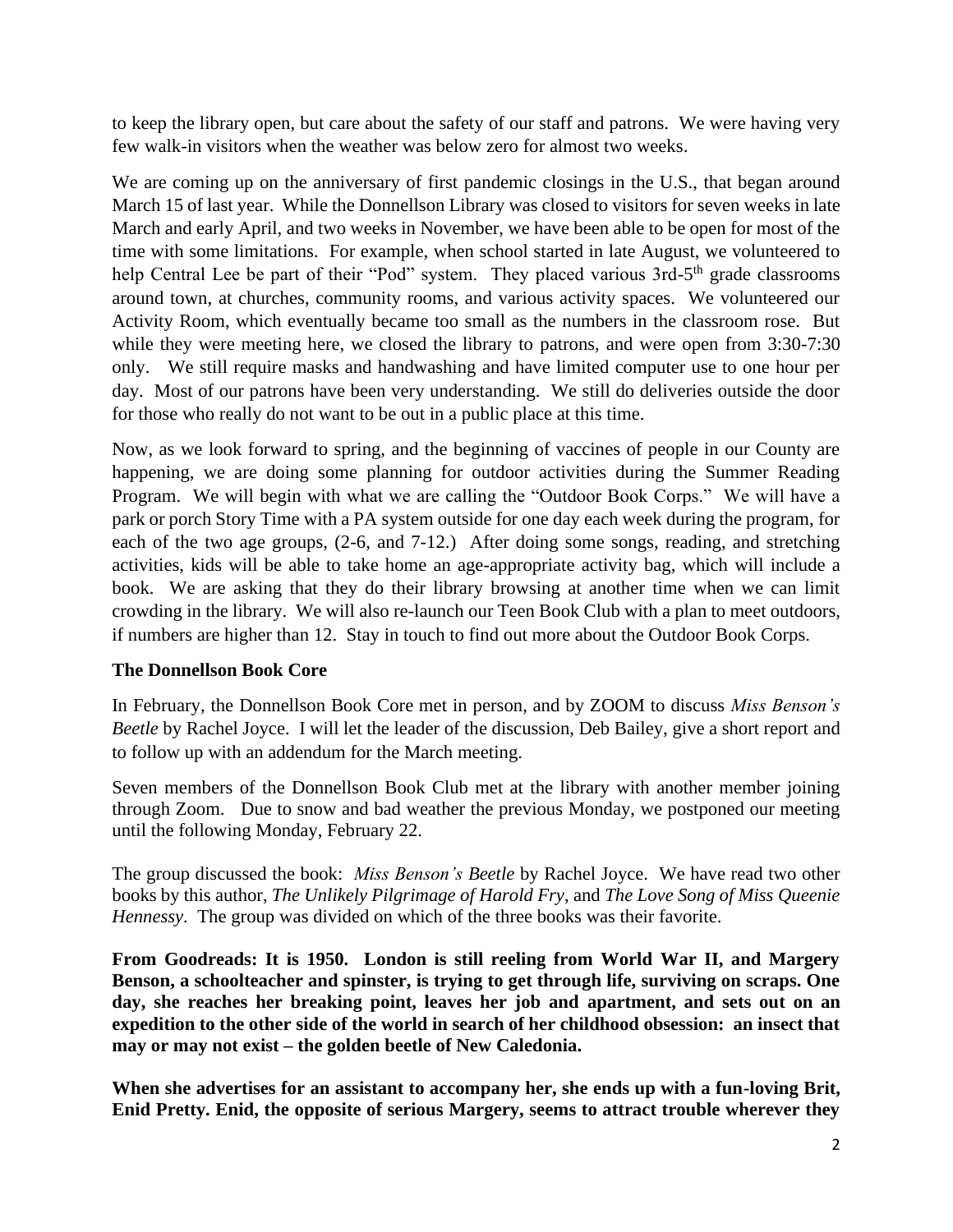**go. And there is some mystery surrounding Enid. What is in the red valise Enid carries onto the ship? Is Enid running away from something or someone? Why is a shell-shocked, former prisoner-of-war obsessed with following Margery and Enid across the ocean?**

As in the two previous books we have read by this author, there were humorous moments, thoughtful writing, and unpredictable twists and turns.

The group enjoyed the deepening friendship between Margery and Enid that developed during their adventure. We likened it to friendships we had made through work with people we might not normally encounter.

Our non-fiction readers reminded themselves to use our book club mantra: "suspend your disbelief and just enjoy the story" if situations became a bit too unbelievable.

Members learned about post World War II life, ocean travel, golden beetles, New Caledonia, female friendships, and Spam (the tinned meat, not unwanted emails).

The book club will meet on Monday, March 15 at 7:00 p.m. at the Donnellson Public Library to discuss the book: *The Mothers* by Brit Bennett. This was the "All Iowa Reads" 2020 selection. ~ **Written and submitted by Debbie Bailey**

#### **Addendum to the Donnellson Book Core Report**

Our book for the March 15th meeting is the "All Iowa Reads" selection for 2020, *The Mothers* by Brit Bennett. **Here is a review from Goodreads:**

*Set within a contemporary black community in Southern California, Brit Bennett's mesmerizing first novel is an emotionally perceptive story about community, love, and ambition. It begins with a secret.*

*"All good secrets have a taste before you tell them, and if we'd taken a moment to swish this one around our mouths, we might have noticed the sourness of an unripe secret, plucked too soon, stolen and passed around before its season."*

*It is the last season of high school life for Nadia Turner, a rebellious, grief-stricken, seventeenyear-old beauty. Mourning her own mother's recent suicide, she takes up with the local pastor's son. Luke Sheppard is twenty-one, a former football star whose injury has reduced him to waiting tables at a diner. They are young; it is not serious. But the pregnancy that results from this teen romance—and the subsequent cover-up—will have an impact that goes far beyond their youth. As Nadia hides her secret from everyone, including Aubrey, her God-fearing best friend, the years move quickly. Soon, Nadia, Luke, and Aubrey are full-fledged adults and still living in debt to the choices they made that one seaside summer, caught in a love triangle they must carefully maneuver, and dogged by the constant, nagging question: What if they had chosen differently? The possibilities of the road not taken are a relentless haunt.*

*In entrancing, lyrical prose, The Mothers asks whether a "what if" can be more powerful than an experience itself. If, as time passes, we must always live-in servitude to the decisions of our*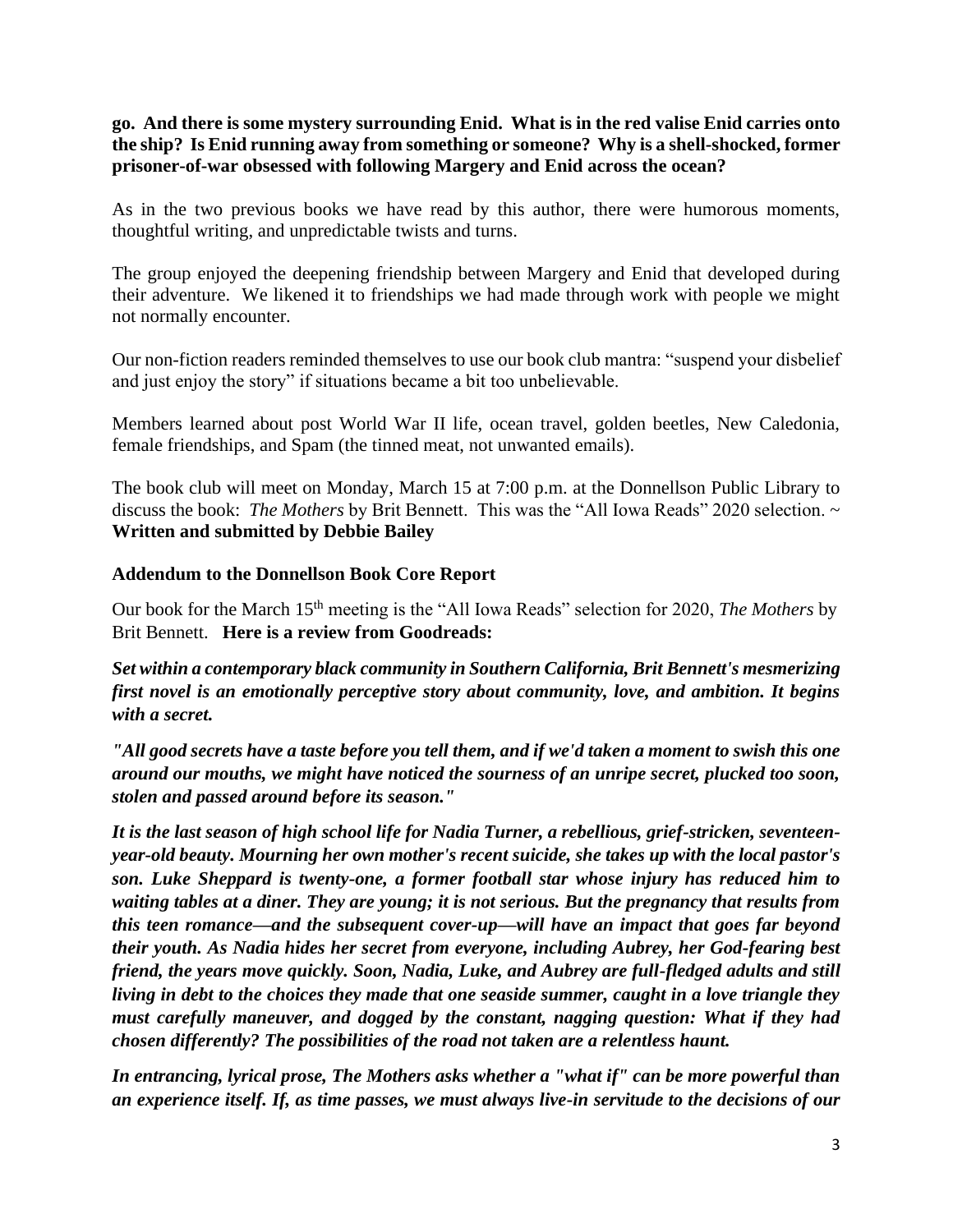## *younger selves, to the communities that have parented us, and to the decisions we make that shape our lives forever.*

Please let the librarians know if YOU would like to be a member of the Donnellson Book Core. The group meets the third Monday of each month at 7:00. Currently, we have 16 members, and a 12-person limit in the Activity Room, so some members prefer to join us on a ZOOM meeting on their smart phone or laptop. ~**Written and submitted by Brenda Knox**

#### **Revival of the Writers' Bloc**

Back in November of 2005, a group was formed because as any new writer knows getting published is frequently harder that the writing itself.

This idea caught on and the endeavor was very successful as several members, because of the opportunity to share what they had written, share advice, help to edit, and brainstorm on finding publishers, had books published, submitted articles for magazines, and had their poetry submitted to the Iowa Poetry contest every year. But due to the COVID19 pandemic of 2020, the group took a sabbatical from meeting. Some writers continued to pen their thoughts hoping one day to meet and share their ideas again.

During the month of February, several members agreed to start meeting again and had a meeting date penciled in for March 17 from 1:00-3:00 in the library activity room. Members of the Writers' Bloc look forward to meeting new members so if you are an aspiring writer please join us.

For more information about the upcoming gathering, please call 319-835-5545 to check on the schedule. **~ Written and submitted by Diane Kruse**



**Donnellson High School Memories**

Twelve months ago, Dr. James Kenyon met with and interviewed several Donnellson High School graduates in the Methodist church basement in Donnellson to collect stories and some history of the town and high school. Those in attendance were Roberta Krehbiel, Robert Leisy, Marty Miller, Marge Wilhelm, Vi Wilson, and Donald and Lillian Schweer. Diane Kruse was invited to answer questions on the history of the town. Dr. Kenyon also mentioned he consulted county historical records culminating unique school profiles which include information ranging from the origin and growth of education in each county to sporting records, programs, and school traditions.

This month Dr. Kenyon sent notification he had finished his multi-year research for the book entitled **Echoes in the Hallways** published by Meadowlark Press. The book includes stories from former high school students from all 99 counties and is nearly 600 pages in length. If you are interested in reading the history and stories told by those who met with Dr. Kenyon last year, you can go to the web site jamesrkenyon.com to order the book.

The write up of the Donnellson High School segment should be a very interesting read. **~ Submitted by Diane Kruse with some information from provided by Meadowlark Press**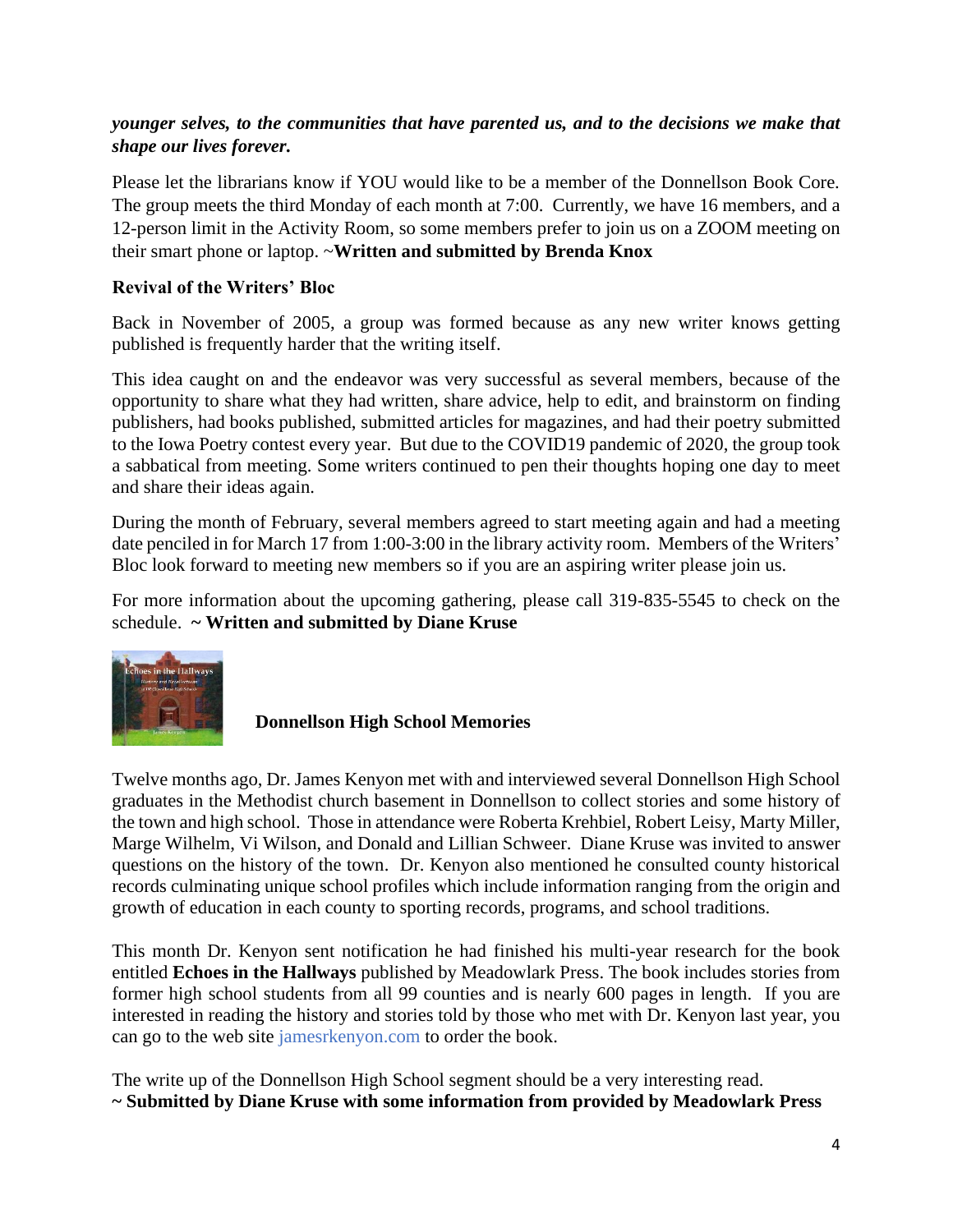#### **Richard L Proenneke Museum**

# **LIFE'S TREASURERS** Every day I grow a little richer, come to own a little something new. Sometimes it's a greeting from a stranger, That cheers m y world and helps to see me through. Sometimes it is a bit of a special beauty, a lovely view I've seen before. Sometimes it's a chance for me to grow some more. Sometimes it's a moment warm with love. Every day I grow a little richer in the treasurers That my heart is fondest of.

Richard Proenneke was born and raised in Primrose, Lee County, IA, and ties his Journals to us through the people he knew here and the lives he touched on his many trips back sharing his film and knowledge of Alaska.



A few years ago, some neighbor loaned me the Dick Proenneke DVD and then last month I saw a book online and ordered it. Since then, I have watched as many online videos I could find.

I live in Idaho, not a place like Twin Lakes but I am 20 air-miles from the largest wilderness in the lower 48, with pine, white and red fir all around me, and I take my domestic water off my roof, cut my firewood and until my 75-year-old knees got too sore, hiked the mountain country and big river trails. All this made me especially interested in Dick's life. I was only a rough carpenter but have built most of my outbuildings from scrap wood and I loved all the building description.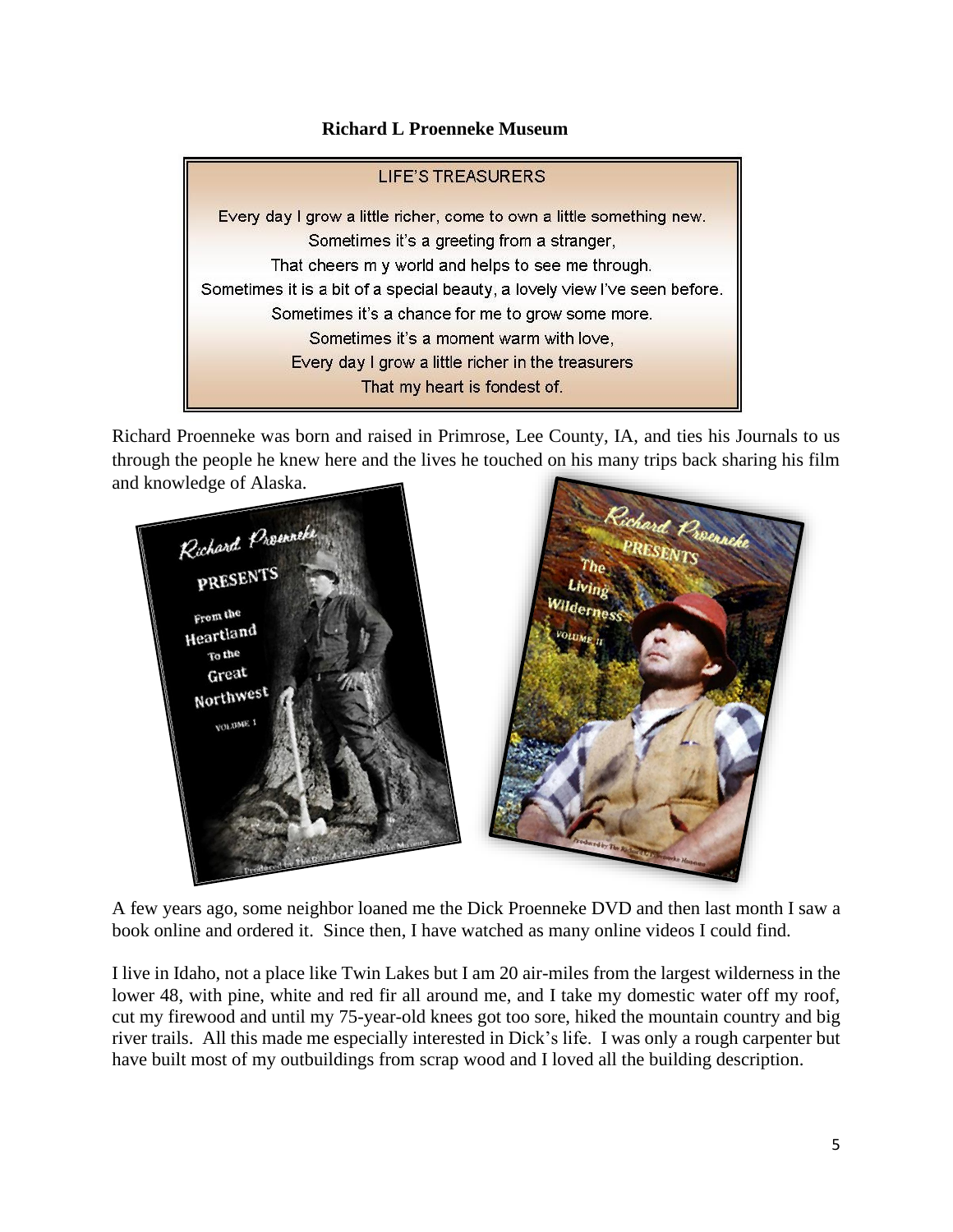I lived in one city of 34,000 for 2 months but the rest of the time, including growing up on an island in Puget Sound, Washington, I was out in the modified sticks. Dick talked of his trip up the Al-Can. My parents a cousin, a dog and me drove the Al-Can in 1962 where I ate ice cream cones with the ice cream made from canned milk. We drove to Tok Junction and on to Anchorage, ending in Seward, where my dad, the cousin and I boarded the boat I had christened when I was 12. We traveled to Port San Juan in Prince William Sound and then Cordova, and at the end of a lucrative commercial salmon seining season, my much older brother, the skipper, and I traveled to Friday Harbor, Washington by way of the Alaska and Canada Inside Passage. With the animals I have seen including a female brown bear a hundred yards from me, Dall sheep seen on the mountainsides, and moose both on the Al-Can and in my area in Idaho, I had an attachment to Dick.

And I helped a neighbor build his log house having done all the peeling with a draw knife and a spud. And when my parents moved north from California to Washington in '54, my parents and I built a log house with vertical rather than horizontal walls. My dad built some amazing, Dick style door handles but as he got more "civilized" he replaced them with conventional. What a waste. These experiences, though not as exciting as Dick's, sure gave me a love for his life.

Patrick Threewith Kooskia, Idaho

## **COMING SOON! TWO NEW DVD RICHARD PROENNEKE DOCUMENTARIES!**

Documentary Volume I - "From The Heartland To the Great Northwest"

This Documentary represents Richard Proenneke's beginning into the art of film making from the very first attempts in the late 1930's at his home in Primrose, Iowa and his move to the Wilkinson Ranch in Heppner, Oregon in early 1940; the disruption of WW II and his entry into the US Navy; to Portland Oregon and his preparation to make the move to Alaska. The release is estimated for late spring/early summer. For more information and to pre-register please contact [brie@richardproenneke.com](mailto:brie@richardproenneke.com)

Documentary Volume II - "The Living Wilderness"

In this Documentary Richard, now living on Kodiak Island, AK, continues to document his life through film, recording his experiences at Kodiak, Sawmill Lake and Cape Chiniak. He would meet "Spike" and Hope Carrithers, Sam Keith, Babe Alsworth, Terry and Vic Gill. Entering a new path, Richard sets out on a new course at Twin Lakes, from the challenges of winter survival to salvaging a crashed plane. The release is estimated for late spring/early summer. For more information and to pre-register please contact [brie@richardproenneke.com](mailto:brie@richardproenneke.com)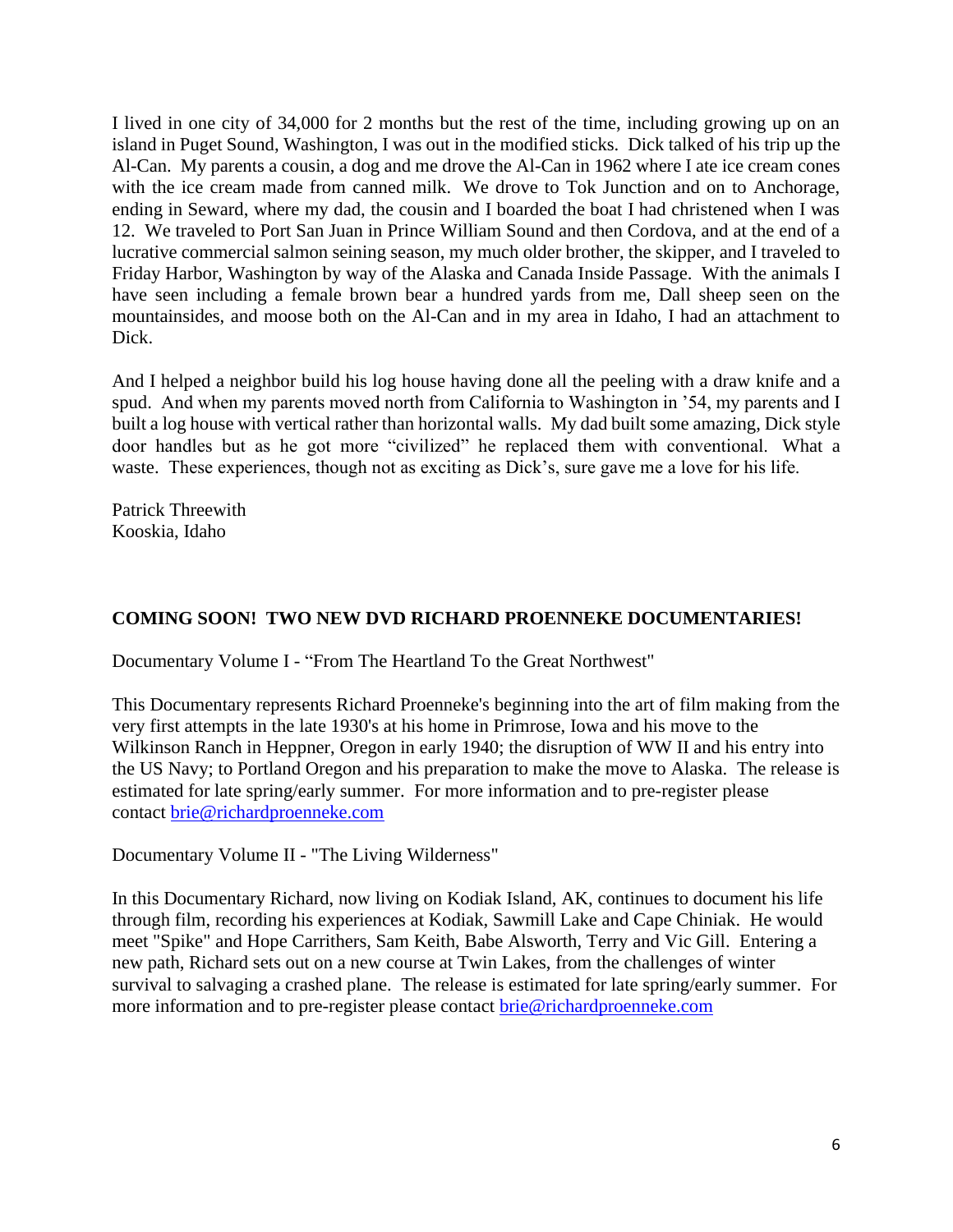

## **LOOKING FOR VOLUNTEERS**

The Richard Proenneke Museum is looking for a volunteer to help with the wide variety of functions related to the Richard Proenneke Museum with flexible volunteer hours. We are needing someone with the following knowledge/experience and should have basic computer skills in the following:

 Microsoft Windows 10, Microsoft Word, 2010, Microsoft Excel 2010

Microsoft Office Publisher 2007 or higher would be helpful.

If you are interested in volunteering and being a part of a wonderful and unique experience,

#### **A February Suggested Reading**

This month's suggested reading is *Utopia and Terror in the 20th Century.* As the title suggests, the timeframe chosen is the 1900s, and as the viewer will discover, there was a great deal of this mix of offered paradise and delivered Hell in the 100 years under consideration. This selection is a book-and-video choice available from The Great Courses [\(www.TheGreatCourses.com\)](http://www.thegreatcourses.com/). These selections are delivered as DVDs with accompanying texts, taught in 30-minute lessons by university-level lecturers.

The instructor for this selection is Professor Liulevicius, an Assoc. Professor of History at the University of Tennessee. Dr. Liulevicius received his doctorate from the U. of Pennsylvania and has published several articles as well as one other book on World War I.

It is simple fact that some of the worst forms of government take root in nations with povertystricken or war-weary populations eager for some form of salvation and a better future. The Bolshevik Revolution in Russia resulted in a communist government following the destruction of WWI. Adolf Hitler introduced militant socialism (fascism) in Germany after that nation grew weary of the burden of responsibility placed on it after World War I. Promised as an answer to social ills and resentment of poor government before them, communist and fascist leaders alike promised a utopia in return for acceptance of a 'new form' of government. Terror followed along with the loss of all personal freedoms.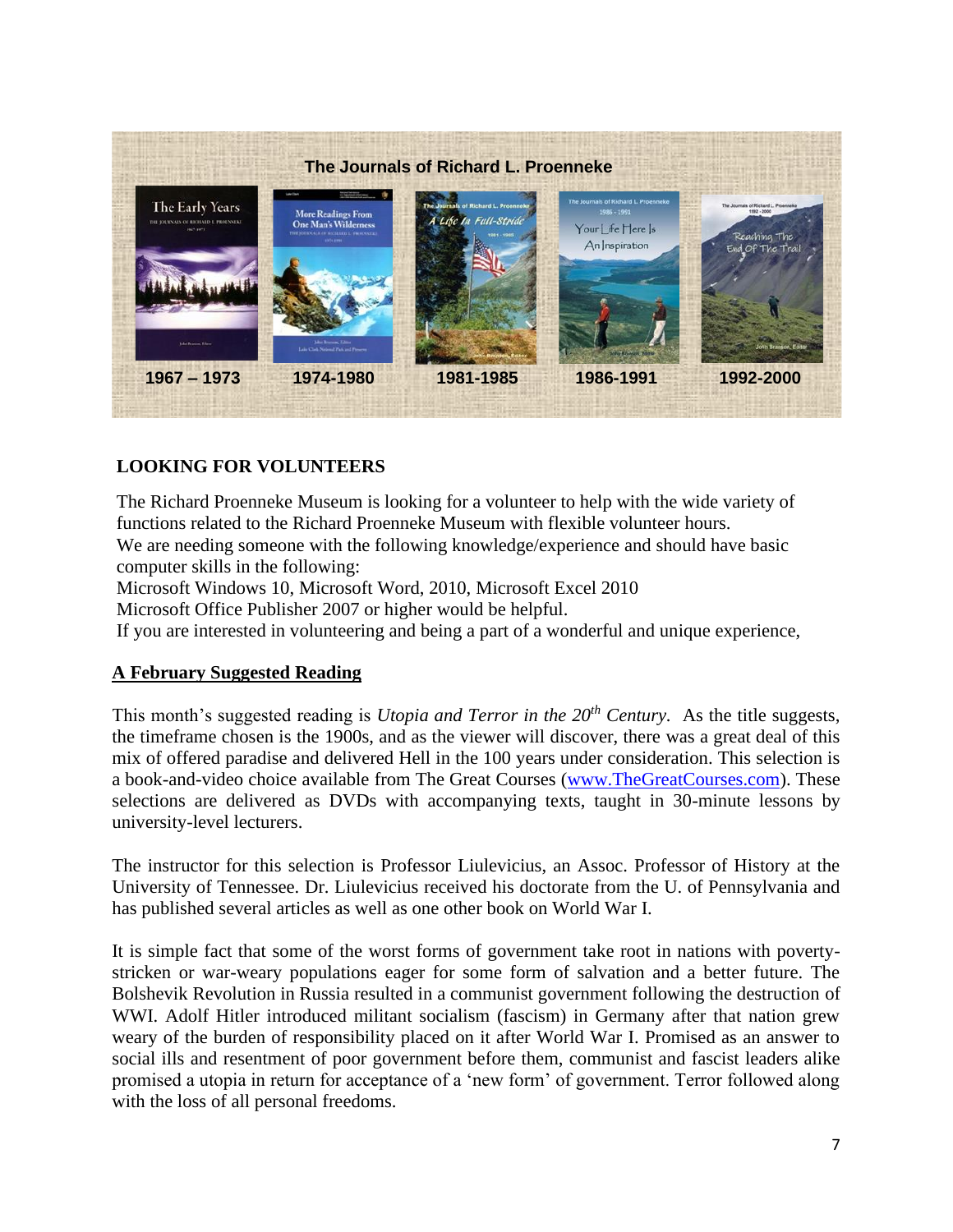The same pattern followed in China, Cambodia, Rwanda, Iraq, and other countries, all covered in this selection. In addition, Dr. Liulevicius delves into such variables as national history, culture, economics, and the use of scapegoating, propaganda, and education systems in prepping the populations and later controlling them after tyrannical governments are established.

This selection is an excellent refresher for anyone with an interest in global conflict, human psychology, and political intrigue. **~ Written and submitted by Aaron Kruse**

#### **Local & Family History Department**

~ With the return of the regular library hours volunteers continued to increase their hours to keep the file drawers expanding. Roberta Krehbiel continues to clip obituaries and Mary Davis continues to paste and sort obituaries. Arrangements are made on a regular basis to pick up obits to be pasted from Roberta as well as delivering supplies to Mary so she can continue her part from home. Pat Morrison, a regular contributor of information to update our military records and helps update our cemetery records volunteered to help with the Illinois obituary filing. Jean Kruse filed Van Buren County and Local Missouri obituaries and emptied the entire alphabet of names pasted to date. Joyce Francis helped with Lee County obituaries by filing them in the 2021 binder while Sharon Meierotto brought the card file up to date. Thank you, ladies, for your assistance in helping bring the information up to date for the month of February. Action continues.

~ The long-needed project to rearrange the Lee County, contiguous counties, local Illinois, and Missouri records, as well as genealogy references, continues to be a work in progress. The new arrangement will make it easier for our patrons to readily locate their information. New record locations will be appropriately marked with many records being transferred to larger binders to facilitate addition of more information clipped from newspapers or donated by patrons. Action continues.

~ The entire shelving project approved by the library board has been installed and has added the extra space needed to expand our holdings in Local  $\&$  Family for contiguous counties as well as local Illinois and Missouri obituaries. Having the entire shelving project completed will make it easier to make quicker progress to get our materials organized. Thank you, John Hunold! Action continues.

 $\sim$  Work continues to update the list of donated family albums. The Local and Family History Department has three shelves of family history albums for patrons' use for family research. To date, the department count is 100 albums. In the meantime, Roberta Krehbiel has donated several more albums for review. At present, the family albums are filed in alphabetical order in the rear of the room on the lower shelves. If you have a family album you would like to donate, we will be happy to accept your copy or make a copy and return the original to you. Action continues.

~ Diane Kruse contacted Mr. John Doherty who mentioned he has his family information boxed and ready to send to add to our long list of family albums. The Local & Family History Department looks forward to receiving the information for addition to our family album library. Watch for future updates of this addition to our family album library. Action continues.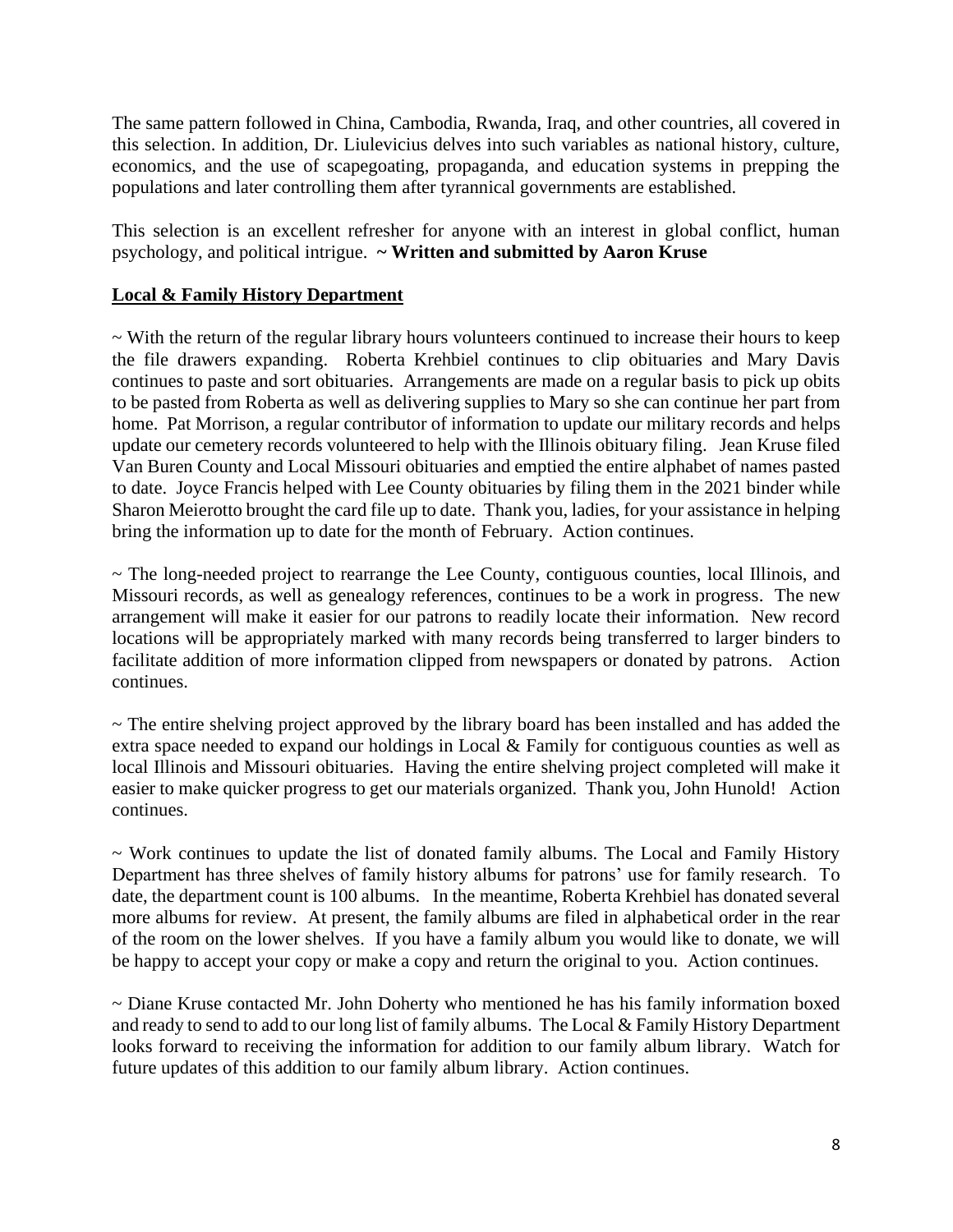~ Sharon Meierotto completed the research request for information on the Franklin Saloon (now Franklin Tap). The following information was found and passed on to the present owners Gene and Nancy Foecke and Wendy Vonderhaar.

|       | Franklin was laid out in 1840                                                        |
|-------|--------------------------------------------------------------------------------------|
|       | Tavern was once a general store and post office                                      |
|       | Tavern was once the old Seyb store                                                   |
|       | Proprietors of the Franklin Tap:                                                     |
| 1865: | Louis Halfman and August Kern                                                        |
| 1867  | A tornado unroofed the tavern                                                        |
| 1868: | Val Uhl and C. Hornung                                                               |
| 1879: | George Halfman                                                                       |
| 1897: | Phil Wiegner and Joe Ohler                                                           |
|       | Known as the Palace Saloon it advertised choice wines and liquors as a specialty and |
|       | sold imported and domestic cigars                                                    |

| $\sim$ 0.00 (exist) ). To 0.1.1. The contract and the strong |
|--------------------------------------------------------------|
| Ed Weckback                                                  |
| Tom Moeller                                                  |
| Gene and Nancy Foecke and Wendy Vonderhaar                   |
|                                                              |

NOTE: From the early records there were two saloons in Franklin, and you cannot tell what proprietors were with what saloon

 If anyone has added information about more proprietors or the tavern over the years as well as old photographs, please forward them to Sharon Meierotto at the Local & Family History Department. **~ Researched and submitted by Sharon Meierotto**

~ Jane Krebill requested information on the Donnellson Depot as the city of Donnellson is looking to confirm the Depot for State Historical Designation. Jane is in the process of filling out the preapp and needs some information about the history of the railroad in Donnellson regarding the connection to the two rail lines that became the BNSF. If and once it is confirmed as a Historical Designation, application will be made to BNSF for grant funds to do a major upgrade to the building since it is falling into disrepair because the foundation is cracked due to the wood being very old. Diane Kruse forwarded historical information as well as old photographs. Action continues.

~ Diane Kruse received a request from Doug Lozano for information on the Waider/Lozano Family. Information was located and continues to be in touch with the requestor. Action continues.

 $\sim$  The department received a group photograph of Co "A"  $2<sup>nd</sup>$  Armored Replacement Battalion with 1<sup>st</sup> Lt. W.H. Filmore, Comdg. The group photo in dated 1943 and taken at Fort Knox, KY. Sharon Bryant Huey donated the photograph showing her father Gene Bryant,  $3<sup>rd</sup>$  row from the top, fifth from the left. The photo will be added to our Veterans' Day displays.